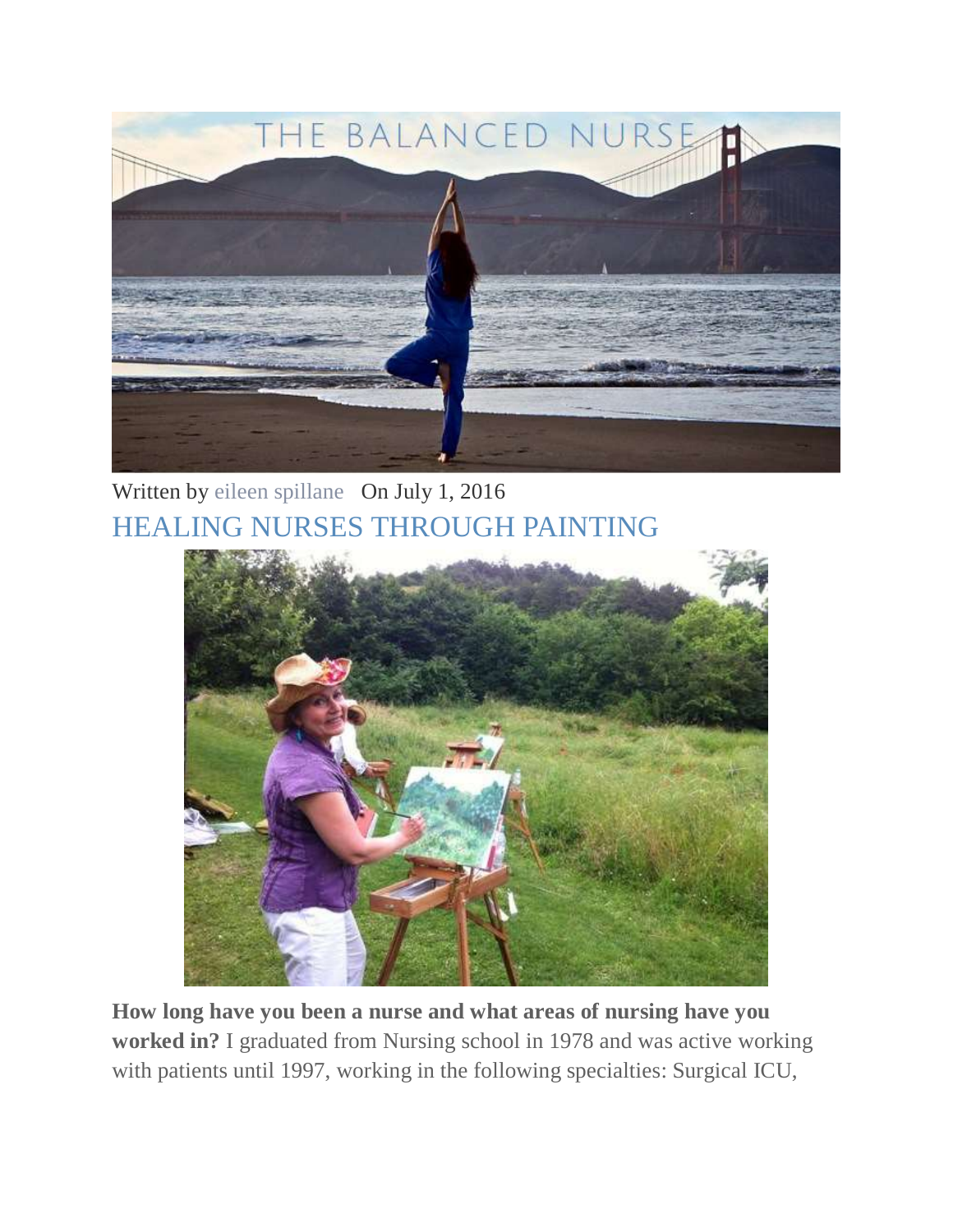Post Anesthesia Care Unit, UCSF Out-patient Osteoporosis Clinical Research and HIV research at the Blood Center and Epidemiology Department

**What did you love most about nursing?** On one side, the thing that lit my fire as a young Nurse was the excitement, the emerging science and oh, how I loved the gadgets- ventilators, ECG monitoring, arterial lines, and oximetry. I loved it all except for the alarm sounds. On a more holistic approach, being the patient advocate was the single most important concept I held in my heart. Hospitalized patients are almost always defenseless in some area and need someone standing on their side.

**What were the biggest challenges you faced in Nursing and what led to leaving the workforce?** What led me to burnout were periods of extreme turmoil in my personal life, while at the same time there would be a favorite patient dying or I would have a string of patients with the same diagnosis as my dying father. I could cope until my world was falling apart.

**What led you to creating Paintbrush Cafe?** Creative projects are like mana (life power) to me. Whether it was creating batiks, making candles, needlepoint, cooking- these types of activities always soothed me. My first weekend painting experience with Shiloh Sophia McCloud in 2012 was so powerful in transforming a core 'story' of mine that I signed up 6 months later for Color of Woman™ Intentional Creativity training. I knew early on that my work would be with Nurses. I *know* Nurses, I know that more practical outlets for self-care are needed and the Intentional Creativity method is genius.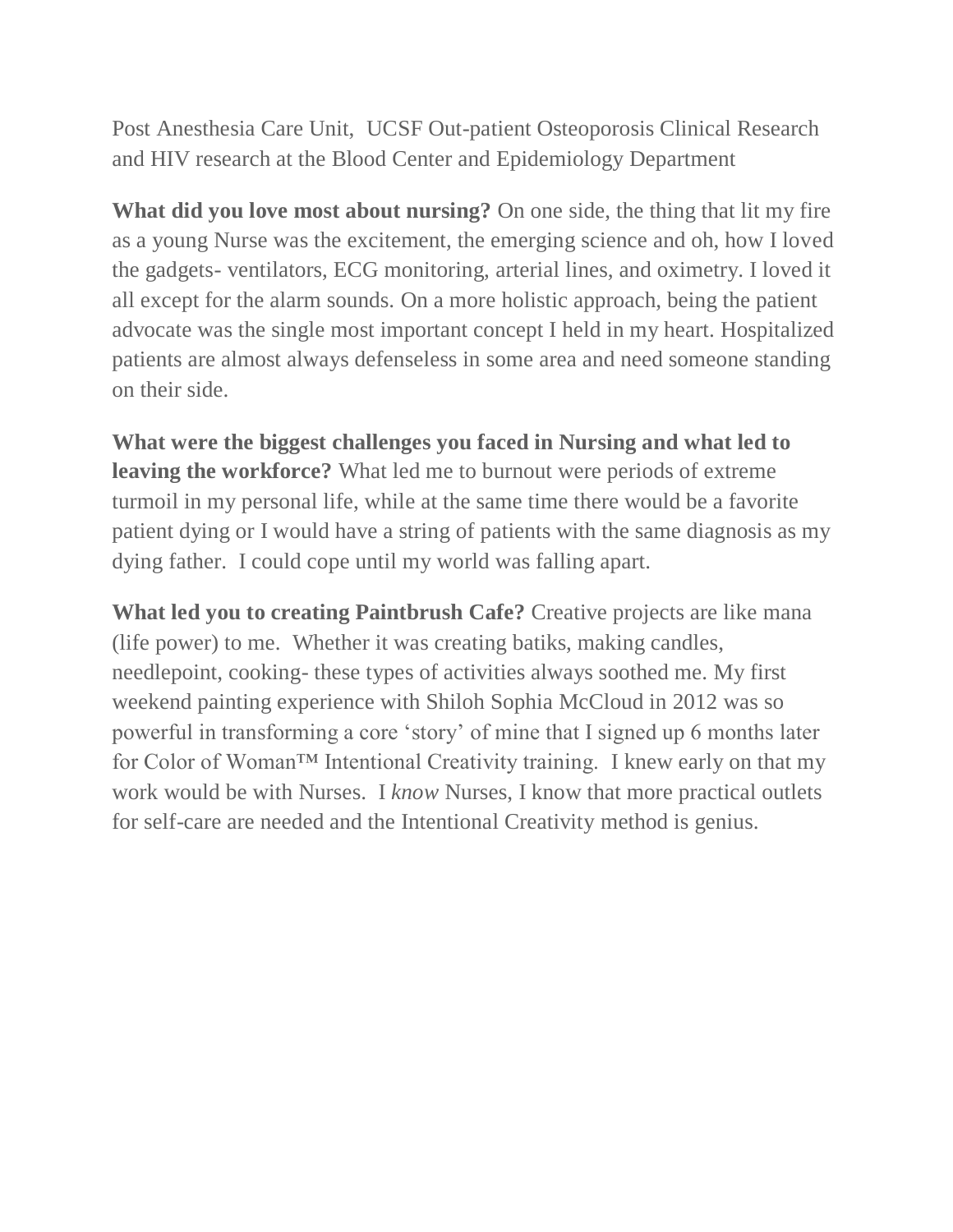

Paper collages from Hospice Nurses

Intentional Creativity is employed when a person creates with a focus, such as dealing with Grief in Hospice, or Painting Your Legend as a Nurse, or turning a thought that 'runs' you on its head by turning it into an affirmation. Color, intuition and writing are the vehicles of transformation and a new personal story is created. The method addresses heart, body, mind and spirit. A large draw is that it is also fun. It is less about 'fine art' and more about the process or the journey a person is on. Here are some Legends painted on canvas by Nurses- all beautiful, all different.